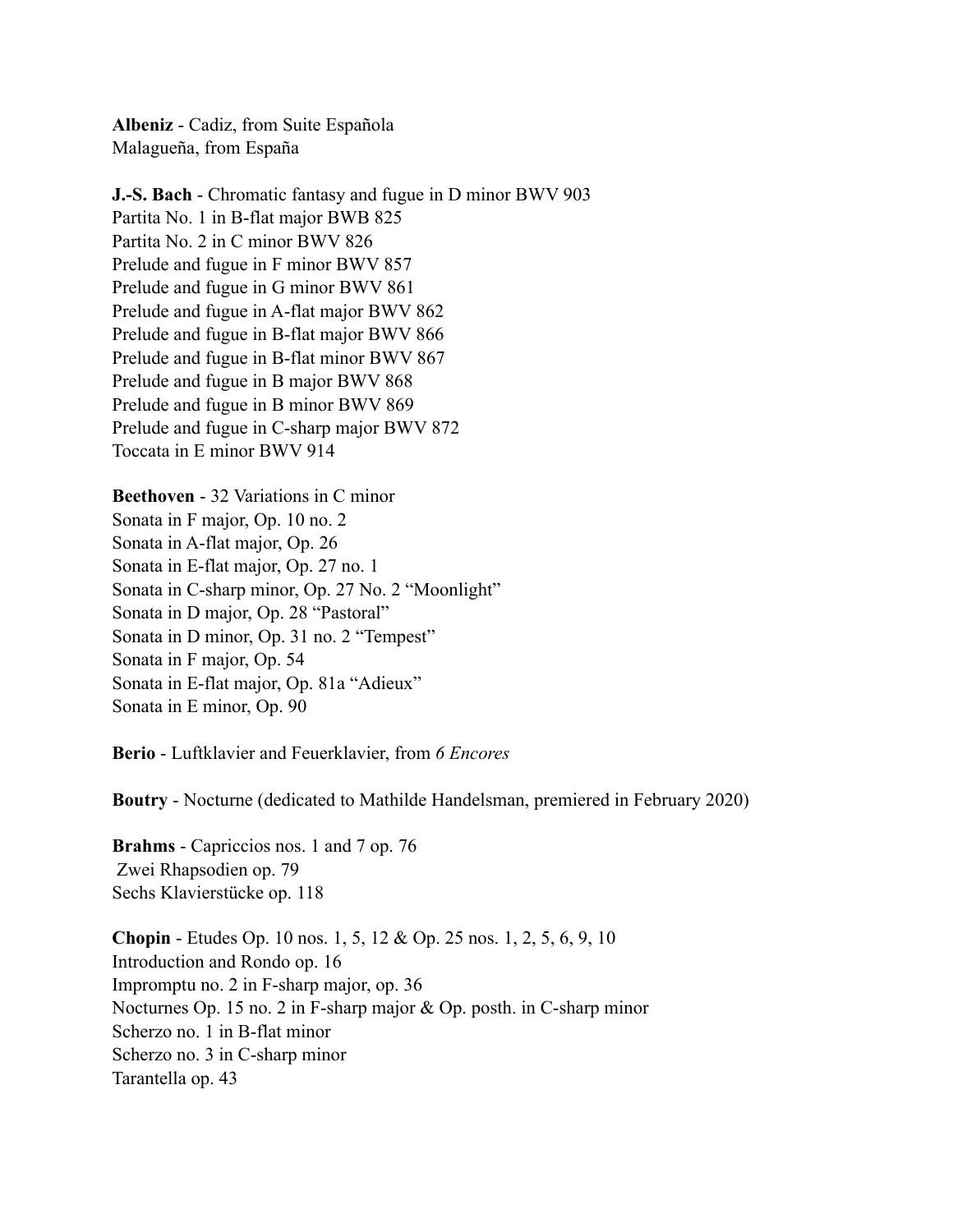**Debussy** - Estampes Images, Books 1 and 2 L'isle joyeuse Masques D'un Cahier d'esquisses Les Soirs illuminés par l'ardeur des charbons From *Preludes,* Book 1: Danseuses de Delphes, Le Vent dans la plaine, Les Sons et les Parfums tournent dans l'air du soir, Des pas sur la neige*,* La Cathédrale Engloutie From *Préludes*, Book 2: Brouillards, La Puerta del vino, Ondine*,* Tierces Alternées, Feux d'artifice From *Etudes*: No. 8 "Pour les ornements" No. 11 "Pour les arpèges composés"

**Gershwin** - Preludes From *Songbook:* Do It Again, The Man I love

**Ginastera** - Sonata No. 1, Op. 15

**Khatchaturian** - Toccata

**Knussen** - Ophelia's Last Dance

**Ligeti** - Etude No. 8 "Fèm" Etude No. 10 "Der Zauberlehrling"

**Liszt** - Etude Transcendantale no. 10 in F minor Harmonies du Soir Jeux d'eaux à la Villa d'Este Mephisto-Waltz no. 1 Paraphrase on Rigoletto, S. 434 Valse-impromptu no. 1

**Mompou** - Paisajes

**Mozart** - Sonata in F major K. 280 Sonata in C major K. 309 Sonata in C major, K. 330 Sonata in B-flat major K. 333 Sonata in C minor K. 457

**Mendelssohn -** Variations Sérieuses op. 54

**Messiaen** - La Colombe, from *Preludes*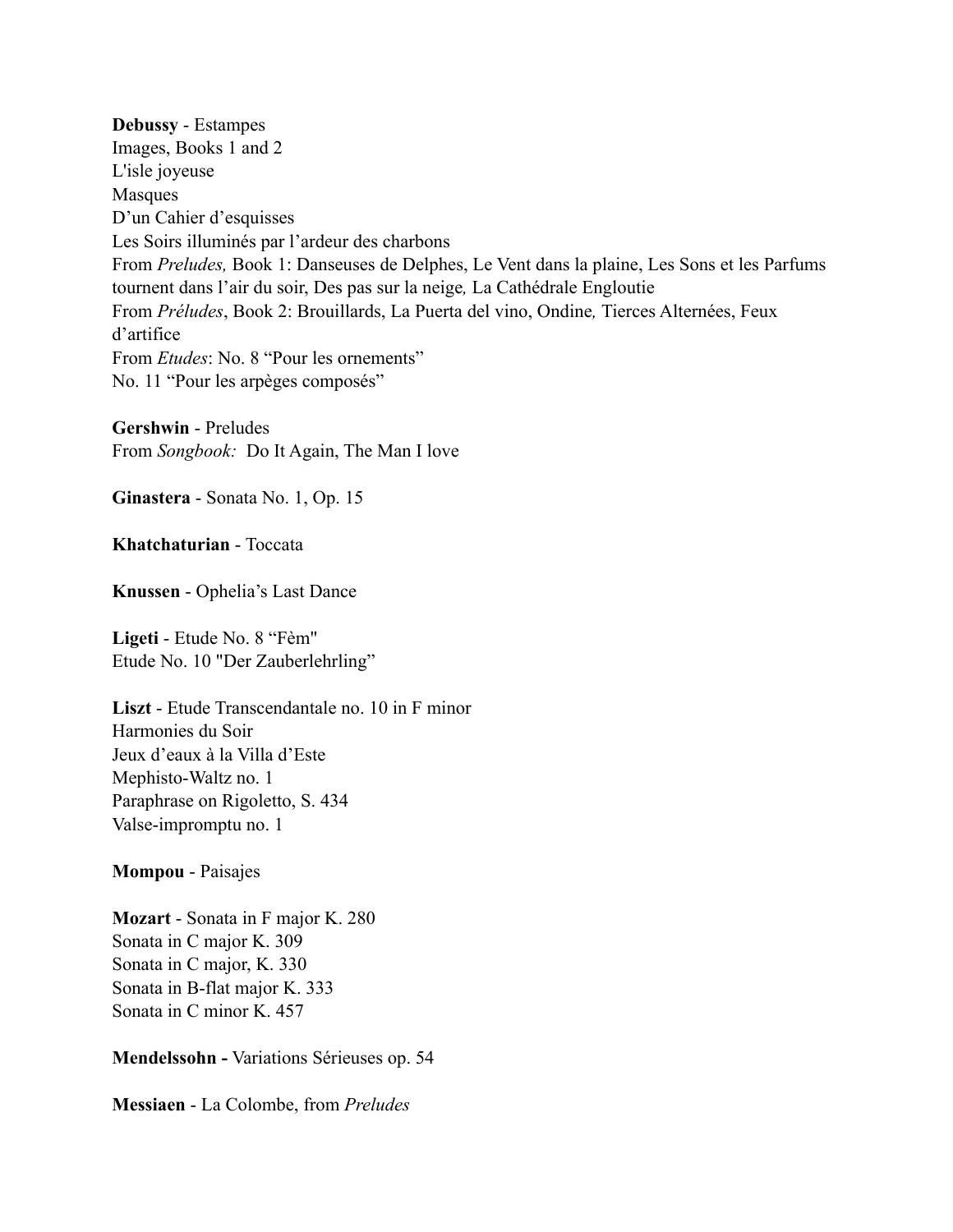**Poulenc** - Trois Pièces (Pastorale, Hymn & Toccata)

**Prokofiev** - Sonata no. 1, Op. 1 Sonata no. 7, Op. 83 Sonata no. 8, Op. 84 Visions fugitives op. 22 nos. 1, 3, 10, 11

**Rachmaninov** - Etude op. 33 no. 2 in C minor, and no. 6 in E-flat minor Preludes op. 3 no. 2 in C-sharp minor & op. 32 nos. 1 and 5 Variations on a Theme by Corelli

**Ravel** - Jeux d'eau Menuet sur le nom de Haydn Oiseaux Tristes Vallée des Cloches Sonatine

**Schubert** - Impromptu op. 90 no. 2 Impromptu D. 935 no. 3 Moment musical opus 94 no. 2 Sonata in A minor, D. 537

**Schumann** - Variations Abegg, Op. 1 Intermezzi, Op. 4 Nos. 5 & 6 Sonata in F-sharp minor no. 1 op. 11 From Fantasiestücke Op. 12: Des Abends, Warum?, In der Nacht Symphonic Etudes, Op. 13 Kreisleriana, Op. 16 Sonata in G minor no. 2 op. 22 Bunte Blätter, Op. 99

**Scriabin** - Etude Op. 42 No. 5 in G-flat minor Prelude Op. 37 no. 1 in B-flat minor Sonata No. 4 in F-sharp major

**Wild/Gershwin** - Summertime, from *Suite on Themes From Porgy and Bess*